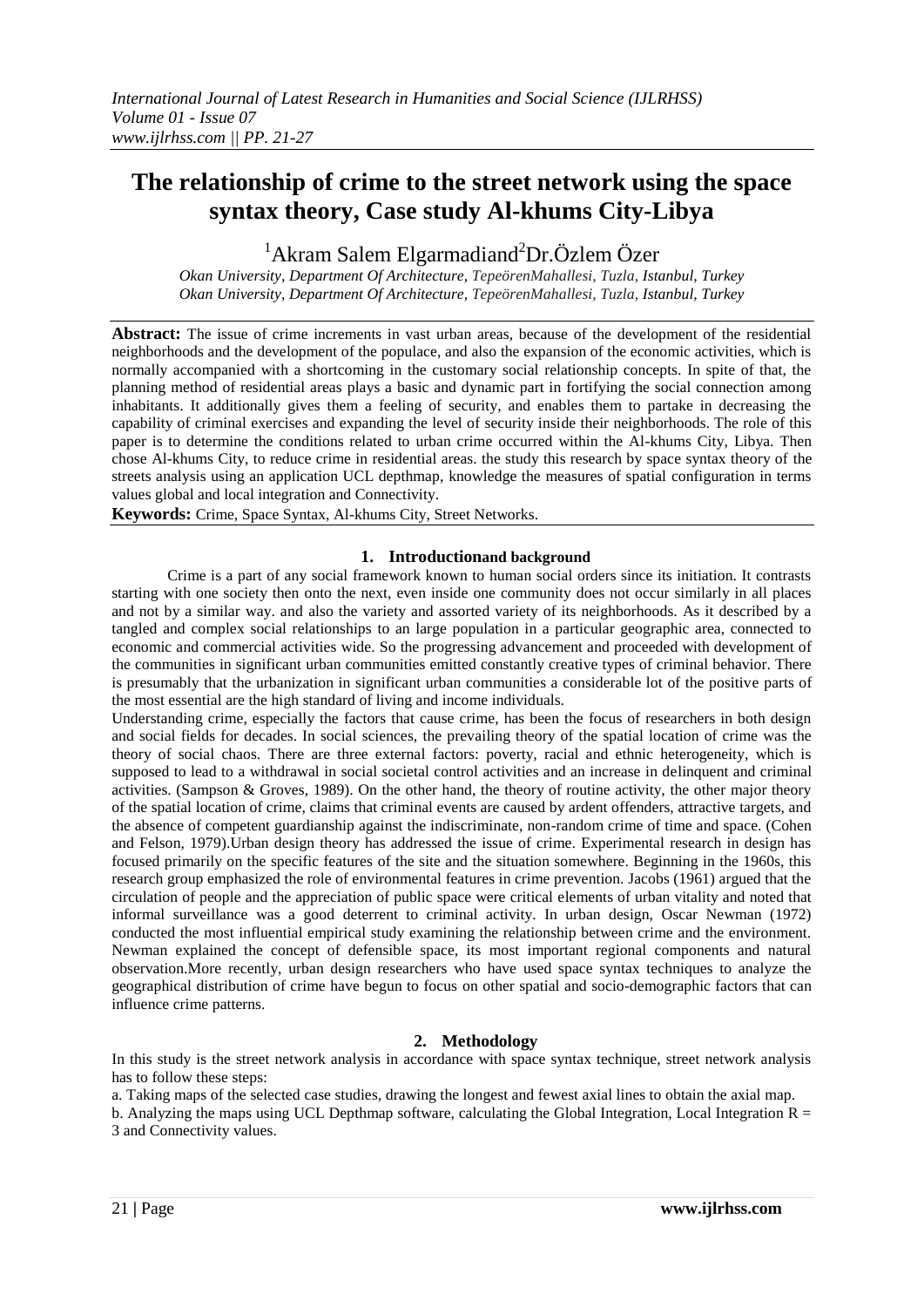## **2.1. Crime:**

Criminal offenses is an action or omission which constitutes an offence and it is punishable by law an offence which goes beyond the private and into the general public sphere, breaking prohibitory guidelines or laws, to which legitimate punishments or supports are attached, and which requires the intervention of a public authority. description makes clear, what the law states in the end defines what is which is not crime.While popular definitions approach the legislation as a given, sociological definitions approach the concern in a more sociable way drawing attention not only to the take action itself but the legislation itself and whose passions it seeks to protect.It makes a differentiation between offences and general public offences that offend a broader group of social best practice rules or values. Criminologists therefore look beyond this rigid legal definition to take a look at the social and ethnical roots of crime and criminalization, including an a wondering approach as to why certain activities are classed 'crime' while some are not.

#### **2.2. Space Syntax and Crime**

A significant range of design research calculated the relationship between the occurrence of criminal events and spatial configuration as measured by the methodology of space syntax. [1].In graph theory and the idea of urban morphology, describes the theory of space syntax and quantitatively measures the configurational characteristics of urban space. [2]. Two measures of space syntax, integration and connectivity, measure the level of access to the street within a spatial system. The theory assumes that the built environment, which is seen as a system, provides or moves movement from anywhere to Environments that are more directly related to other environments (high on integration and connectivity) tend to attract greater intensity of motion. Empirical research has supported this view widely by showing that areas with high structural accessibility have more pedestrians and car users. [3].The theory of space syntax is also related to one of the social theories of the spatial location of crime, the theory of routine activity.[4].

Expanding on the possibility that district layouts give openings and access to perpetrate commit a crime, Shu and Huang (2003) examined the impact of spatial configuration on the distribution of thievery in residential districts. Through correlational analyses, a solid association was found between global integration and theft rates in low-wage neighborhoods. Assist discoveries demonstrated that there were correlations between local integration and global integration and burglary rates in middle-income districts. The authors proposed that globally and locally integrated middle-income districts are more secure than segregated ones. In addition, the authors found no correlation between global or local integration and burglary rates in high income districts. This is conceivably clarified by the way that "objective hardening" features are more typical within high income districts. The authors clarified that more connected streets will attract in higher pedestrian movement, and thus more eyes on the street. Because of promising discoveries utilizing Space Syntax for identifying the spatial distribution of crime, Gosnells, a city in Western Australia counseled the Space Syntax laboratory at University College London distinguish the spatial distribution of crime. The Space Syntax Lab compared pedestrians and vehicles movement to crime statistics and space syntax measures. The outcomes were consistent with previous findings and showed a strong connection between spatial configuration and theft.[5].

#### **2.3. Spatial Configuration and Crime**

The term spatial configuration is utilized to refer to the structure of potential movement and copresence as controlled by the position of limits in space and by the associations and disengagements between areas that results from the presence of boundaries. Configuration, essentially characterized as all the while existing relations, is about the structure of the built form of the parts that are in an exceptional relationship with each other. In the previous decade, an impressive group of design research started to give to the connection between the event of criminal occasions and spatial configuration. Such studies discovered correlations between measures of Space Syntax, and crime in residential districts. In earlier Space Syntax research on crime. two parts of movement and land use with a specific end goal to prevent crime have been highlighted: the copresence of pedestrians on the street on the one hand, and the constitutedness of a road: a road "protected" through consistent and various residential entrances. The theory provides a numerical logic which to associate spatial and social data, for example, connections between the stream of flow of pedestrian and vehicle movement and crime in urban zones. A major plan is to reveal the shrouded examples and structures inside spaces. On account of accessibility of satisfactory computational apparatuses, the advantage of space syntax method is that it allows us to ascertain the relative degree of accessibility for each street segment in respect to the entire, or to its surroundings, for a whole city street network. Most of the space syntax research has shown that crime, specifically property crime, tends to cluster in segregated areas, especially in those "unconstituted encased bunches which Newman thought to be the way to increase local reconnaissance and thus to prohibit causal interruption by non-residents". Hillier (1988) contends that if the spatial configuration makes the natural pedestrians movement more difficult, there won't be an adequate number of individuals to produce the view of a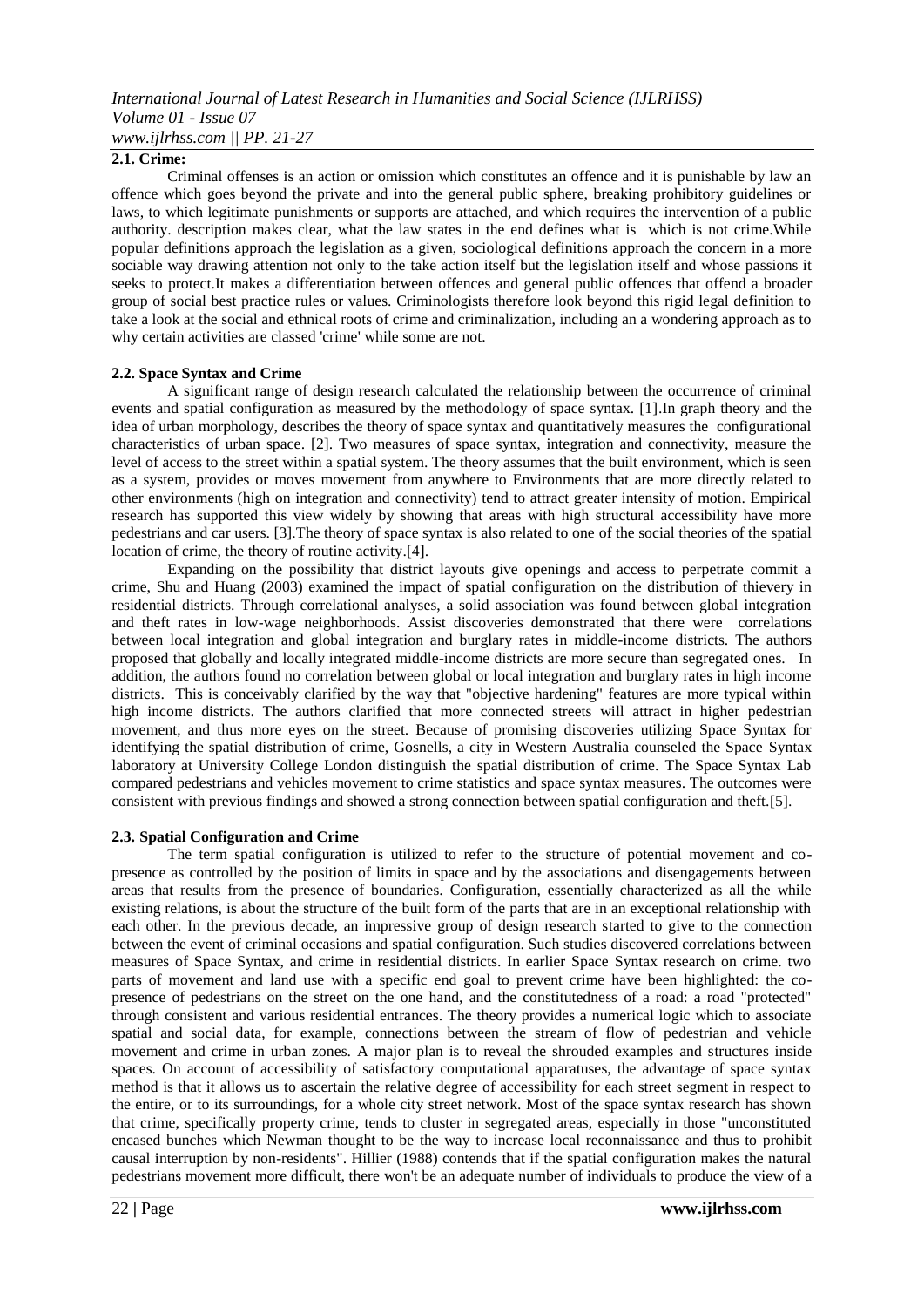very much appropriated and used space.Observational research has supported this idea by demonstrating that places with higher accessibility tend to have lower crime rates, while places with low accessibility, segregated places, have higher crime rates. [6].

# **3.1. Site Description**

# **3. Data Gathering and Analysis**

Al-Khums City is located in the northwestern part of Libya on the coast of the Mediterranean Sea to the east of theTripoli city (capital of Libya) 120 kilometers.The city is characterized by the presence of the city of Lebda archaeological (Liptes magna) located in the north-east of the city as well as the presence of sandy beaches, which gave it great tourist importance, in addition to its beautiful location.[7].



**Figure 1:** Location of Al-khumscity

# **3.2. Historical background**

The city of Great Lebda (liptes magna) was founded since the first century AD on a commercial basis as a natural port on the Mediterranean coast resorted by sailors and traders Phoenicians during their commercial flights, This city soon became a Mediterranean basin and flourished in the until Roman era it was called the city of the Great Lebda (Great Liptes), It was at period the capital of the Roman state, under the reign of Emperor Septimus Severus, Leptis Magna is of major historical cities and the greatness of their monuments and the richness of its history and cultural impact in addition to being characterized by a variety of characteristics make it unique among the ancient cities. Leptis Magna was among the largest cities and urban expansion. In the era of the Libyan Punic and Phoenician and Roman. In particular, during the reign of Emperors of Al Severus they belong to an old family from the city of the same leptis. Phoenicians may be able to establish their commercial centers along the North African coast. Leptis was in the commercial center. the Phoenicians used in their way from the coast of the Mediterranean Sea for trade with Spain and that about the second century BC, Leptis Magna designed in planning such as Roman cities,The city was famous during the reign of the emperor Septimius Severus, the son of Leptis and his birth it. There are many city landmarks remaining to date. The most prominent of which are Roman theater, Arc de Triomphe, amphitheater, Hadrianus baths ..... and others.[8].



**Figure 7:** Location of liptes magna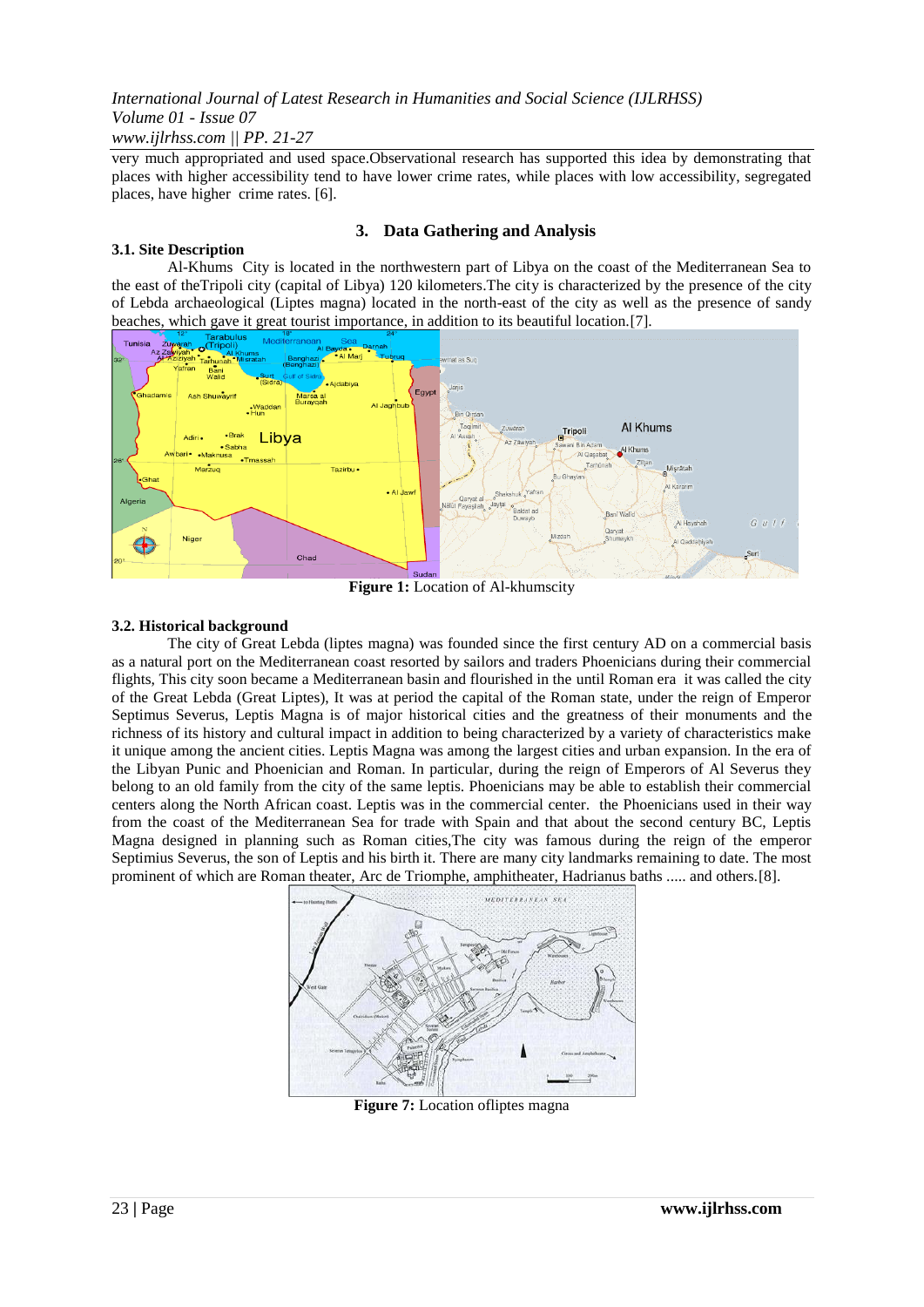

**Figure 2:** Septimius Severus Arch and Roman theater

# **3.3. Street networks**

Based on the assumption that criminals always choose places that require the least amount of time and energy to commit their crimes, chose a sample Al khmus City. relationships between crime and space across the areas are unlikely to be due to . The selected district : which includes districts attract and generate criminals at the same time, it was difficult to identify whether criminals are insiders or outsiders, especially that most of these district. ( Al khmus City represents , There are many shops, cafes, restaurants and .....etc. ) located within the downtown which attracts people, visitors from different areas, whether criminals or not. To identify the relationship between street networks and crime rates, space syntax analysis has been used.

# **3.4. Processing The Axial Maps**

The three most popular ways of analyzing a street network are Global Integration, Local Integration (R3) and Connectivity values. As shown figure (3) illustrates of case study.



**Figure 3:**Axial Maps of Al-Kums City

# **Integration**

Measures what number of turns utilizing a street to reach all other street in the network, using shortest paths. In case the amount of turns required for reaching all in the graph is analyzed, the measure integration is said to quantify at radius 'n'. The primary crossing requires just a single turn, the second two turns et cetera. The road that require the least swings to achieve every other road are called "most integrated" and are typically represented with hotter colors for example, red or yellow. Mix can likewise be Integration can also be analyzed in local scale instead of the scale of the whole network. In the case of radius 3 for instance.[2].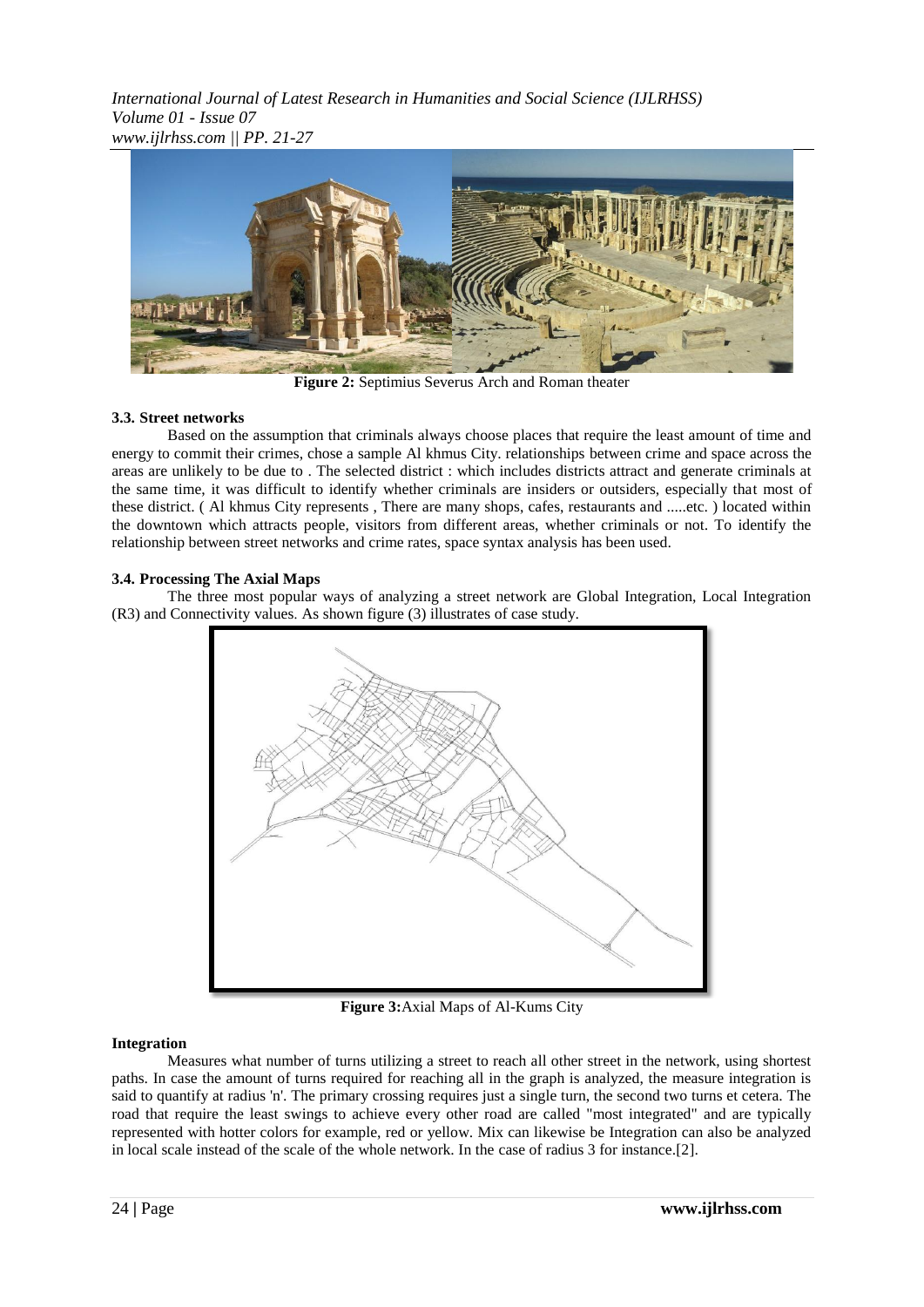#### **Global integration**

The global integration demonstrates to the general conductivity and connectedness of each and every space in the whole spatial system. The higher integration value a space has, the more accessible it is from different spaces. It by and large implies that a space with high integration value has a good opportunity to a place for collecting and interaction between individuals. Global integration appears to have a fundamental impact in influencing those local solidarities open to each other and along these lines in the generation of new data and solidarities. Axial global integration is described as the integration values of axial lines at the perpetual sweep which can be used to show up a photograph of integration style at the biggest scale.[9].



**Figure 4:** Global integration of Al-khums City

#### **Local integration**

The local integration represents an accessibility and connectedness inside a part of the entire spatial framework. This value is figured just a several shape a specific space, as a during three in depth. Past in quires about demonstrate that the local integration joining can be translated by the hierarchy of accessibility and local movement of pedestrians. Axial local integration is portrayed as blend estimations of axial lines at the radius 3 (root notwithstanding two topological steps from the root), which can be used to show up a concentrate picture of integration.[9].Results bolster the nearness of a more number of individuals appear to give high discovery and arrest of criminals and potential dangers. Generally connected with a higher integration with higher activity levels at various levels of pedestrian and vehicle values. Accordingly, more individuals and the eyes are available, which thusly make potential issues for those attempting carry out any criminal act. The red color represents the highest values and then the orange, yellow and green after that blue color represent the least values.



**Figure 5:** Local integration of Al-khums City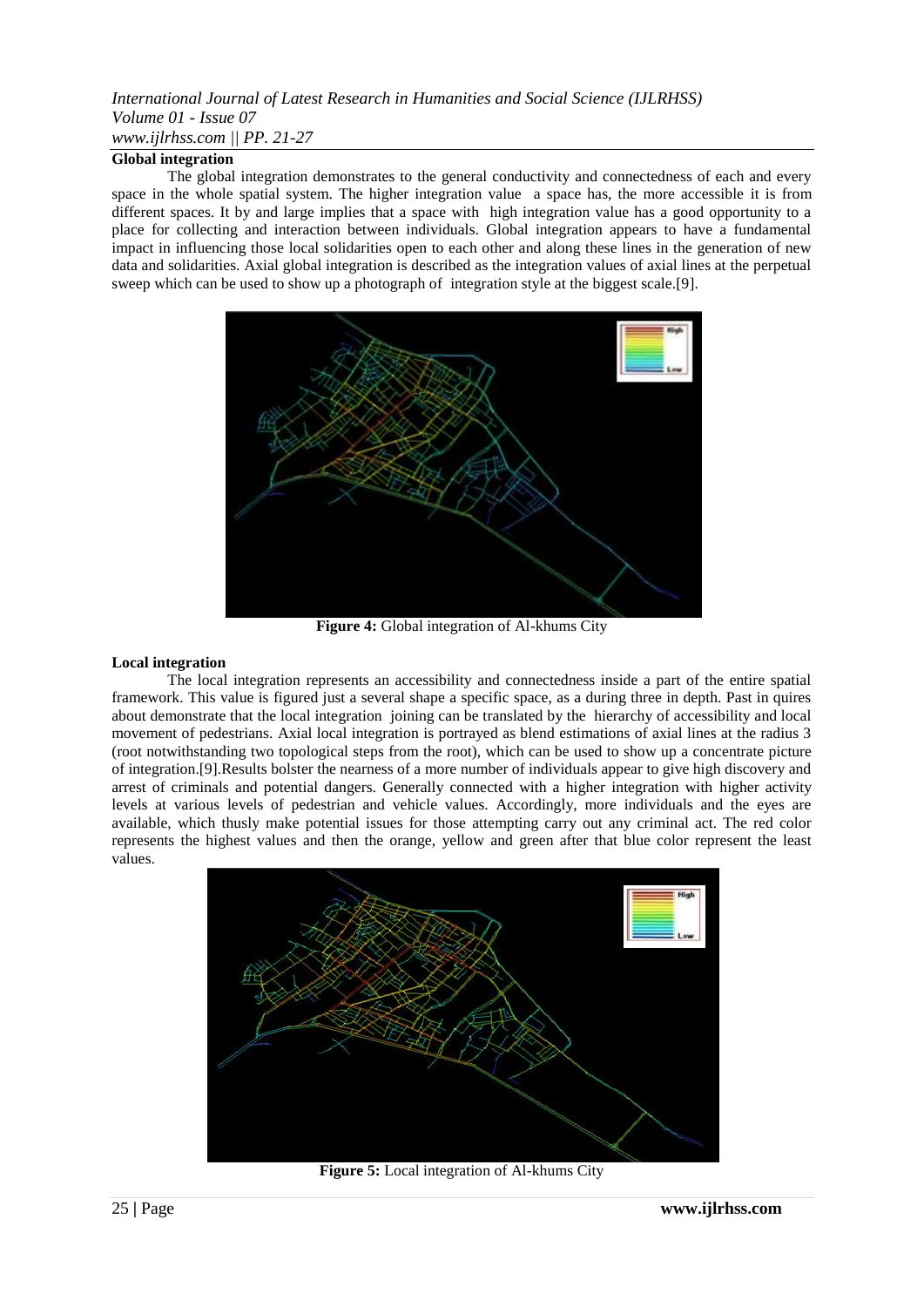## **Connectivity**

Connectivity is a simple and useful measure for axial map in space syntax. It refers to the number of the lines directly connected with the given line. In a general way, lines with high connectivity values are believed to be more popular than other lines and suppose to attract more traffic. Based on this thinking, human movement patterns can be predicted to a certain degree.[10].



**Figure 6:** Connectivity of Al-khums City

# **4. Results and Discussion**

This paper discusses the study of the street network by the space syntax theory to analysis global and local integration and connectivity. The red streets in the Al-khums city are more integrated and less separated. Which indicates to people and vehicles movement are heavy. (especially at peak hours, more congestion in these hours). As shown in Fig (4). The red colored streets are more active than vehicles and pedestrians, and more integrated as in Tripoli Street, as shown Fig (5). Also this street represents the red color, where there are many different shops, government offices , security services, offices Travel, tourism and other activities. It is a street of importance of the city. The city street which branches from the street of Tripoli , and this street is represented in shops carpet, furniture and government offices, including the movement of people and vehicles. Street 17 February is also the red color, as shown Fig (5).It is of the most important streets in the city, is a lively street, it includes diverse shops, administrative centers, government offices, offices and engineering companies and banks. Note vehicles and pedestrians movement are dense. These streets are located in a more integrated and less separated area. They are encourage criminals to commit theft, crimes of quarrels and skirmishes, and streets that represent green and blue are less integrated streets and more secession and some streets have closed ends. It observe these streets in the Lebda neighborhood, Al-Suqawtari neighborhood and the college district. Where these streets encourage and provide opportunities for criminals to commit major crimes. Because these kinds of crimes need a less integrated environment and more separation, and these places note the people movement a few where this type of crime requires little movement, whether vehicles or pedestrians, and also need less watchful of the eyes of passers-by.

Representing the connectivity values in the Al-khums city, Tripoli Street,17 February Street and JameaAljadid Street are red color representing the highest connectivity values in the city. These streets are crowded into people. They are also one of the most important streets in the city. As mentioned previously, Tripoli Street and 17 February Street are one of the streets that have many crimes of theft and quarrels, making it easy about criminals to escape from other streets. The streets that represent the green and the blue color are the streets that represent the lowest connectivity values and more privacy, as these streets represent the residential areas. As in the Islamic cities require urban planning to take into account privacy within the residential neighborhood. Where in some neighborhoods the movement towards people is low, which helps criminals are easy opportunities to commit major crimes.